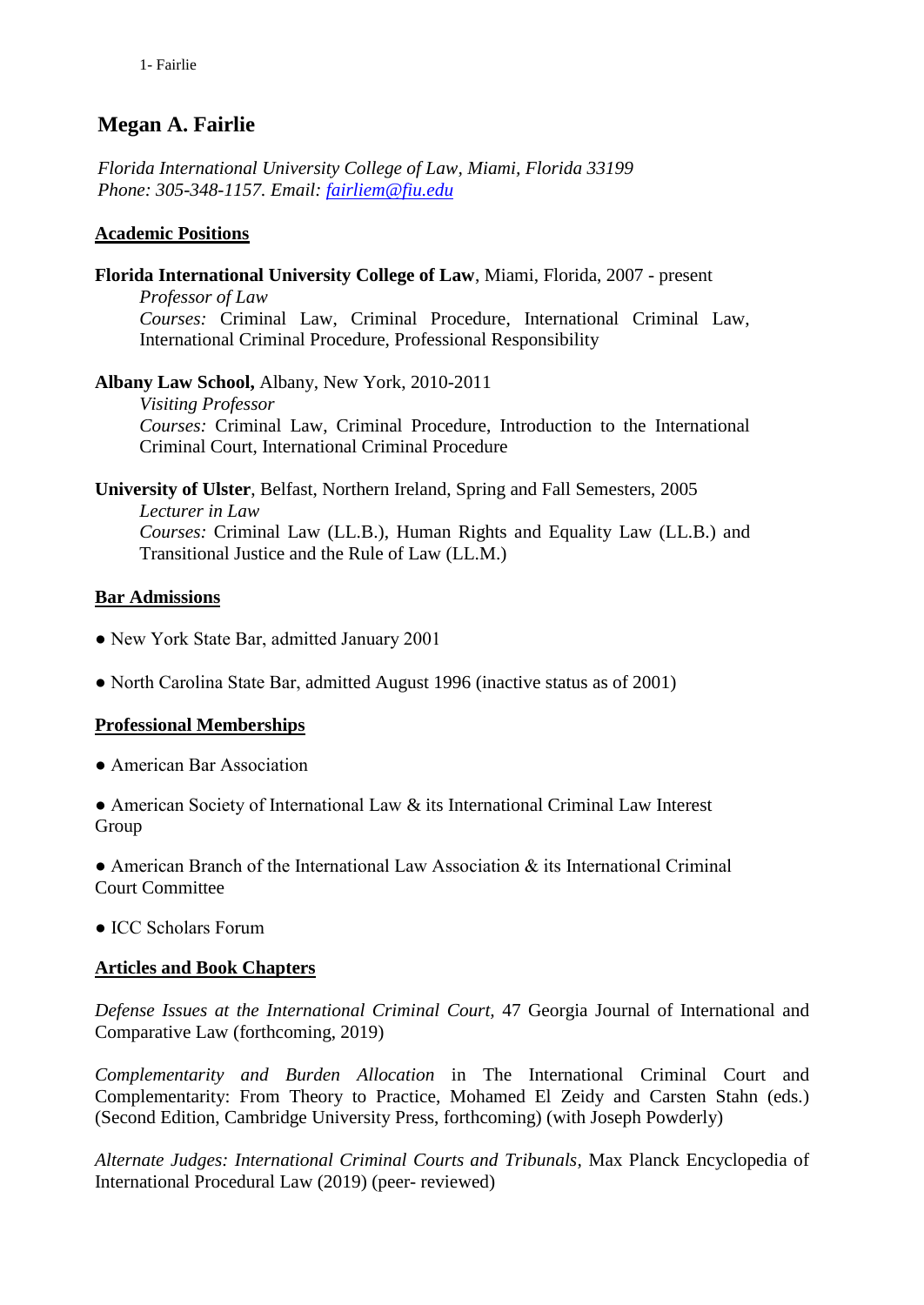## **Articles and Book Chapters** *(continued)*

*The Unlikely Prospect of Non-Adversarial Trials at the International Criminal Court,* 16 Journal of International Criminal Justice 295 (2018) (peer-reviewed)

*The Abiding Problem of Witness Statements in International Criminal Trials* 50 N.Y.U. Journal of International Law and Politics 75 (2017)

• "Worth Reading"—12 (5) War Crimes Prosecution Watch (May 15, 2017)

*The Hidden Costs of Strategic Communications for the International Criminal Court* 51 Texas International Law Journal 281 (2016)

• "Worth Reading"—10 (23) War Crimes Prosecution Watch (Jan. 25, 2016)

*Alternate Judges as* Sine Qua Nons *for International Criminal Trials,* 48 Vanderbilt Journal of Transnational Law 67 (2015)

• "Worth Reading"—9 (13) War Crimes Prosecution Watch (Sept. 22, 2014)

Miranda *and its (More Rights-Protective) International Counterparts,* 20 U.C. Davis Journal of International Law and Policy 1 (2013)

*The United States and the International Criminal Court Post-Bush: A Beautiful Courtship but an Unlikely Marriage,* 29 Berkeley Journal of International Law 528 (2011)

• "Worth Reading"—5 (18) War Crimes Prosecution Watch (Dec. 6, 2010)

*Complementarity and Burden Allocation* in The International Criminal Court and Complementarity: From Theory to Practice, Mohamed El Zeidy and Carsten Stahn (eds.) (Cambridge University Press, 2011) (with Joseph Powderly) (peer-reviewed)

*Provisional Release at the ICTY: A Road Better Left Less Traveled,* 33 Fordham International Law Journal 1101 (2010)

*Contempt, Commentary* in Annotated Leading Cases of the International Criminal Tribunals, Volume XIX, Andre Klip and Goran Sluiter (eds.) (2010, Intersentia Publishers, Antwerp, Belgium) (peer-reviewed)

*Revised Pre-Trial Procedure before the ICTY from a Continental/Common Law Perspective,* in International Criminal Procedure: Towards a Coherent Body of Law, Goran Sluiter and Sergey Vasiliev, (eds.) (2009, CMP Publishers, London) (peer-reviewed)

*Procedural Matters: Contempt of court/ fees/ counsel, Commentary* in Annotated Leading Cases of the International Criminal Tribunals, Volume XV, Andre Klip and Goran Sluiter (eds.) (2008, Intersentia Publishers, Antwerp, Belgium) (peer-reviewed)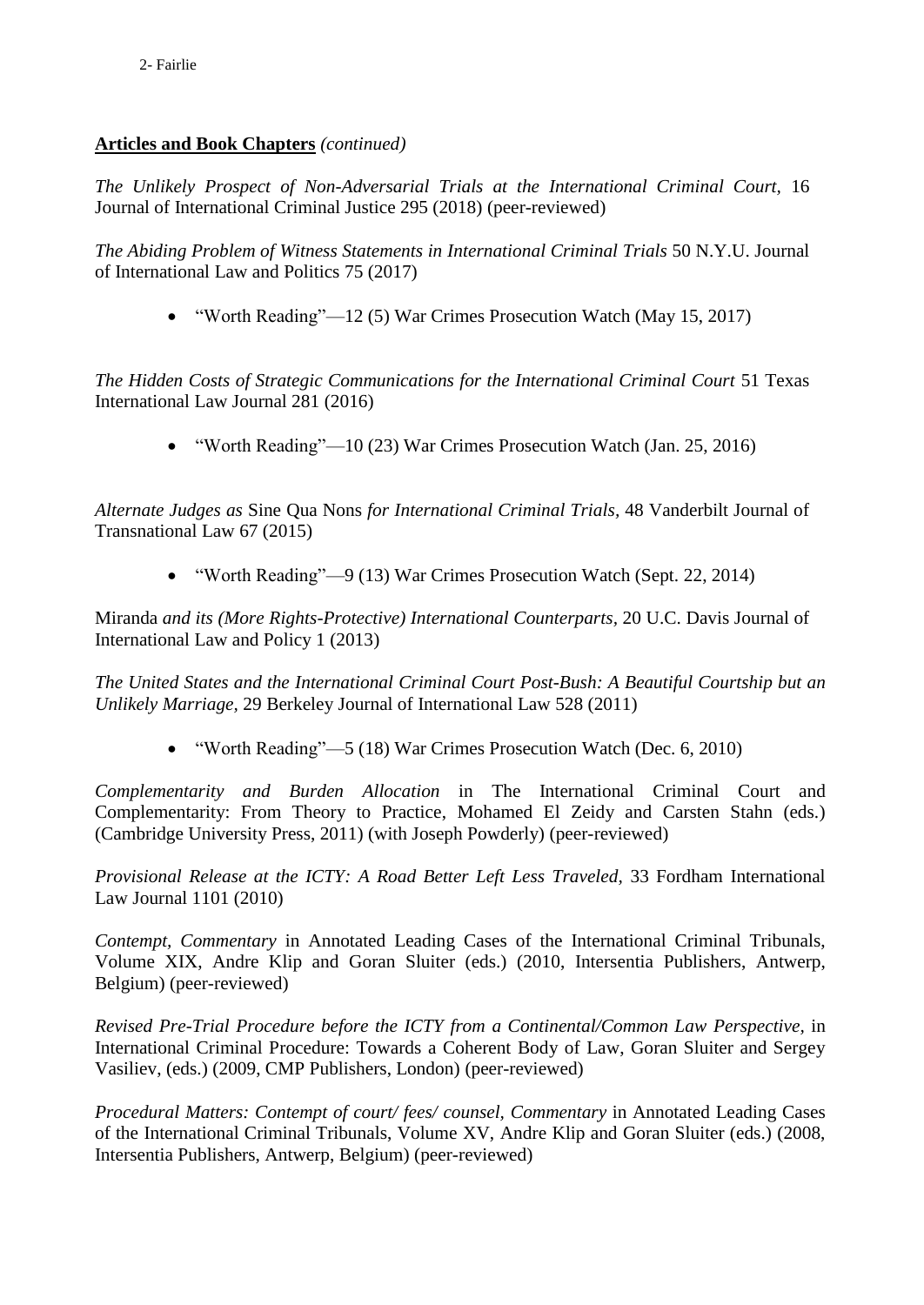## **Articles and Book Chapters** *(continued)*

*Preliminary Matters: Provisional Release, Commentary* in Annotated Leading Cases of the International Criminal Tribunals, Volume XI, Andre Klip and Goran Sluiter (eds.) (2007, Intersentia Publishers, Antwerp, Belgium) (peer-reviewed)

*Establishing Admissibility at the International Criminal Court: Does the Buck Stop with the Prosecutor, Full Stop?* 39 The International Lawyer 817 (2005) (peerreviewed)

*Adding Fuel to Milosevic's Fire: How the Use of Substitute Judges Discredits the UN War Crimes Tribunals,* 16 Criminal Law Forum 107 (2005) (peer-reviewed)

*Prosecutor v. Brdjanin & Talic*, 98 American Journal of International Law 805 (2004) (peer-reviewed)

*The Marriage of Common and Continental Law at the ICTY and its Progeny, Due Process Deficit,* 4 International Criminal Law Review 243 (2004) (peer-reviewed)

> *Reprinted in* International Criminal Law, William A. Schabas (ed.) (Edward Elgar Publishing Ltd., 2012)

*Rulemaking from the Bench: A Place for Minimalism at the ICTY,* 39 Texas International Law Journal 257 (2004)

*Due Process Erosion: The Diminution of Live Testimony at the ICTY,* 34 California Western International Law Journal 47 (2003)

*Affirming Brahimi: East Timor Makes the Case for a Model Criminal Code,* 18 American University International Law Review 1059 (2003)

## **Shorter Works**

*The United States Continues its Attacks against the International Criminal Court,*  Opinio Juris (March 18, 2019)

*A Newly-Revealed Cost of Article 15 Communications,* IntLawGrrls (June 29, 2018)

*Why the Office of Global Criminal Justice is Worth Saving,* JURIST-Legal News & Commentary (July 30, 2017)

*International Criminal Law in a Retreating World, IntLawGrrls* (April 19, 2017)

*W(h)ither now the reputation of the ICTY?,* Opinio Juris (Solicited) (Jan. 1, 2014)

*Reprinted in* 8 (21) War Crimes Prosecution Watch (Jan. 13, 2014)

*Congressional Briefing on The International Criminal Court and US-ICC relations,*  International Network to Promote the Rule of Law (June 27, 2013)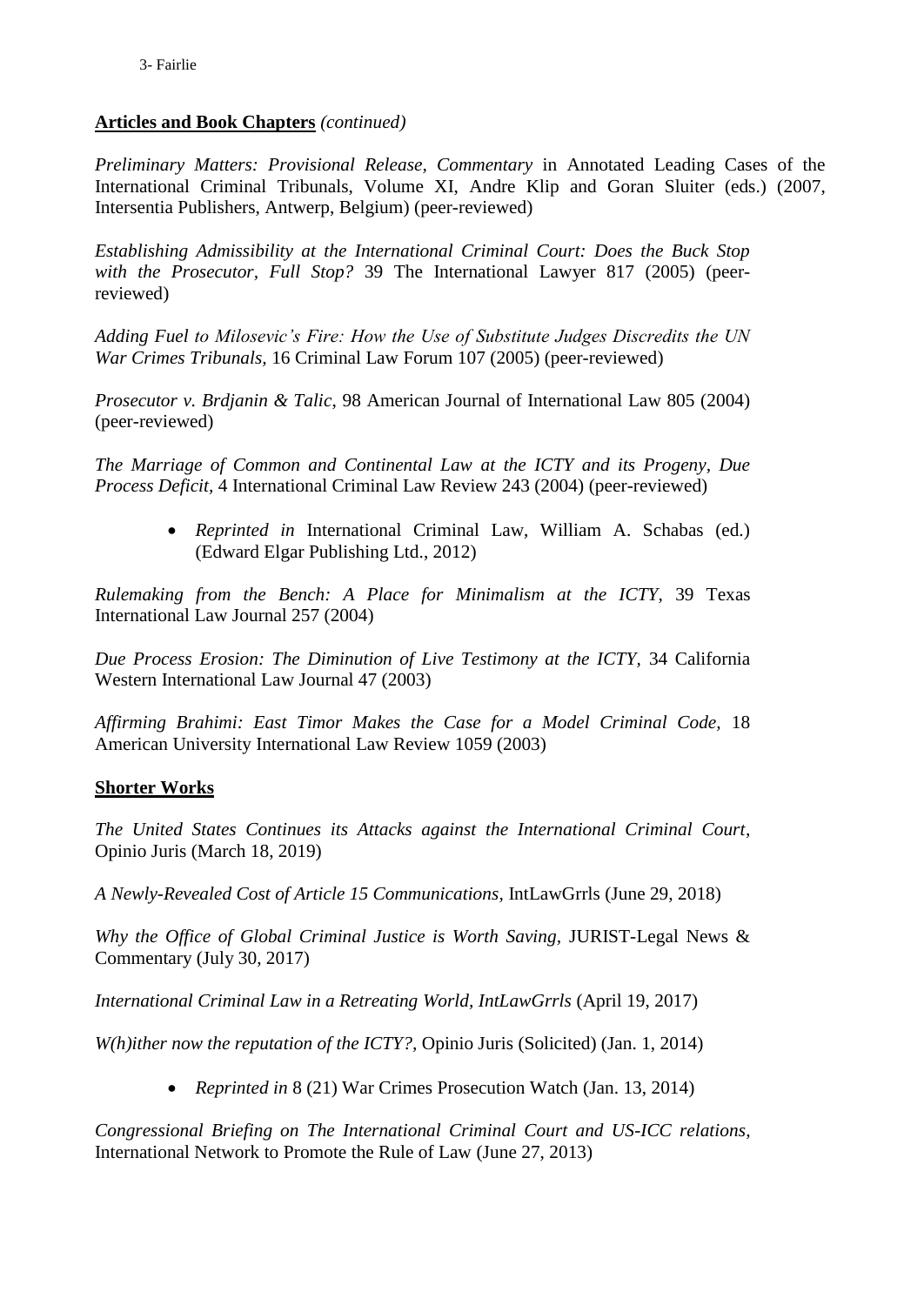# **Shorter Works** *(continued)*

*Palestine's Upgraded Status and the International Criminal Court,* Jurist.com (Solicited) (Jan. 22, 2013)

*Security Council referrals to the International Criminal Court: Much Ado about Nothing?,* Fletcher Forum of World Affairs, (Aug. 9, 2012)

*Whither now the United States and the ICC?, IntLawGrrls* (Solicited) (Jan. 27, 2011)

*Tribute to Lash LaRue,* 63 Washington and Lee Law Review 19 (2006)

#### **Presentations**

● *The Fair Trial Implications of Victim Participation*

Victim Participation and Reparations Panel, International Criminal Court Summer School, Irish Centre for Human Rights, Galway, Ireland, June 2019

● *Procedure and Evidence*

Solicited faculty member, International Criminal Court Summer School Irish Centre for Human Rights, Galway, Ireland, June 2019

● *Defense Issues*

The International Criminal Court and the Community of Nations, Conference University of Georgia School of Law, Athens, Georgia, March 2019

● *Procedure and Evidence*

Solicited faculty member, International Criminal Court Summer School Irish Centre for Human Rights, Galway, Ireland, June 2018

● *Social Media Platforms and the ICC*

Invited Discussant*,* ICC Scholars Forum Grotius Centre for International Legal Studies, Amsterdam, The Netherlands, June 2018

● *Victim-Driven Approaches to International Criminal Justice*

Panelist, 11th International Humanitarian Law Dialogs Chautauqua, NY, August 2017

● *Fair Trial Rights and the Rights of Victims* 

Panelist, International Criminal Court Summer School Irish Centre for Human Rights, Galway, Ireland, June 2017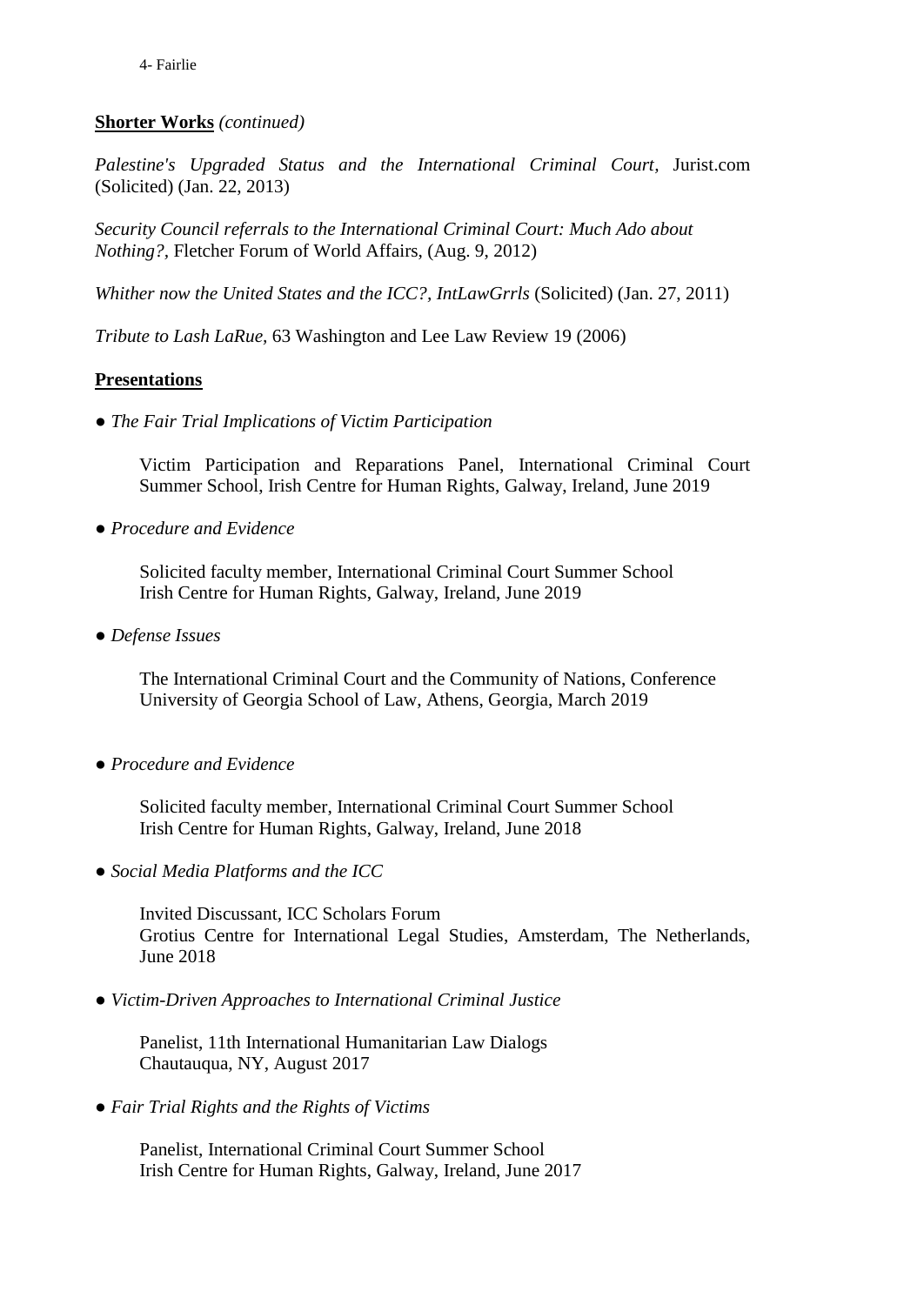● *Procedure and Evidence*

Solicited faculty member, International Criminal Court Summer School Irish Centre for Human Rights, Galway, Ireland, June 2017

● *Bringing International Criminal Justice Issues into Mainstream Law School Discourse*

Experts Seminar on the ICC Washington University School of Law, St. Louis, Missouri, June 2017

● *Recorded Testimony and Fair Trial Concerns in International Criminal Justice*

IntLawGrrls! Tenth Birthday Conference, University of Georgia School of Law, Athens, Georgia, March 2017

● *Comparative Criminal Procedure in Mass Atrocity Trials*

Invited Talk for Law Faculty and Students, Washington & Lee University School of Law, Lexington Virginia, February 2017

● *Recorded Testimony and Fair Trial Concerns: Lessons for the ICC*

ASIL International Criminal Interest Group Works-in-Progress Workshop, SMU Dedman School of Law, Dallas Texas, December 2016

● *Written Testimony and the Principle of Objectivity at the ICC*

Emerging Issues in International Criminal and Human Rights Law Panel, Southeastern Association of Law Schools 2016 Conference, Amelia Island, Florida, August 2016

● *Fair Trial Implications* (*Special Session on Victims at the International Criminal Court)*

Panelist, International Criminal Court Summer School Irish Centre for Human Rights, Galway, Ireland, June 2016

● *Procedure and Evidence*

Solicited faculty member, International Criminal Court Summer School Irish Centre for Human Rights, Galway, Ireland, June 2016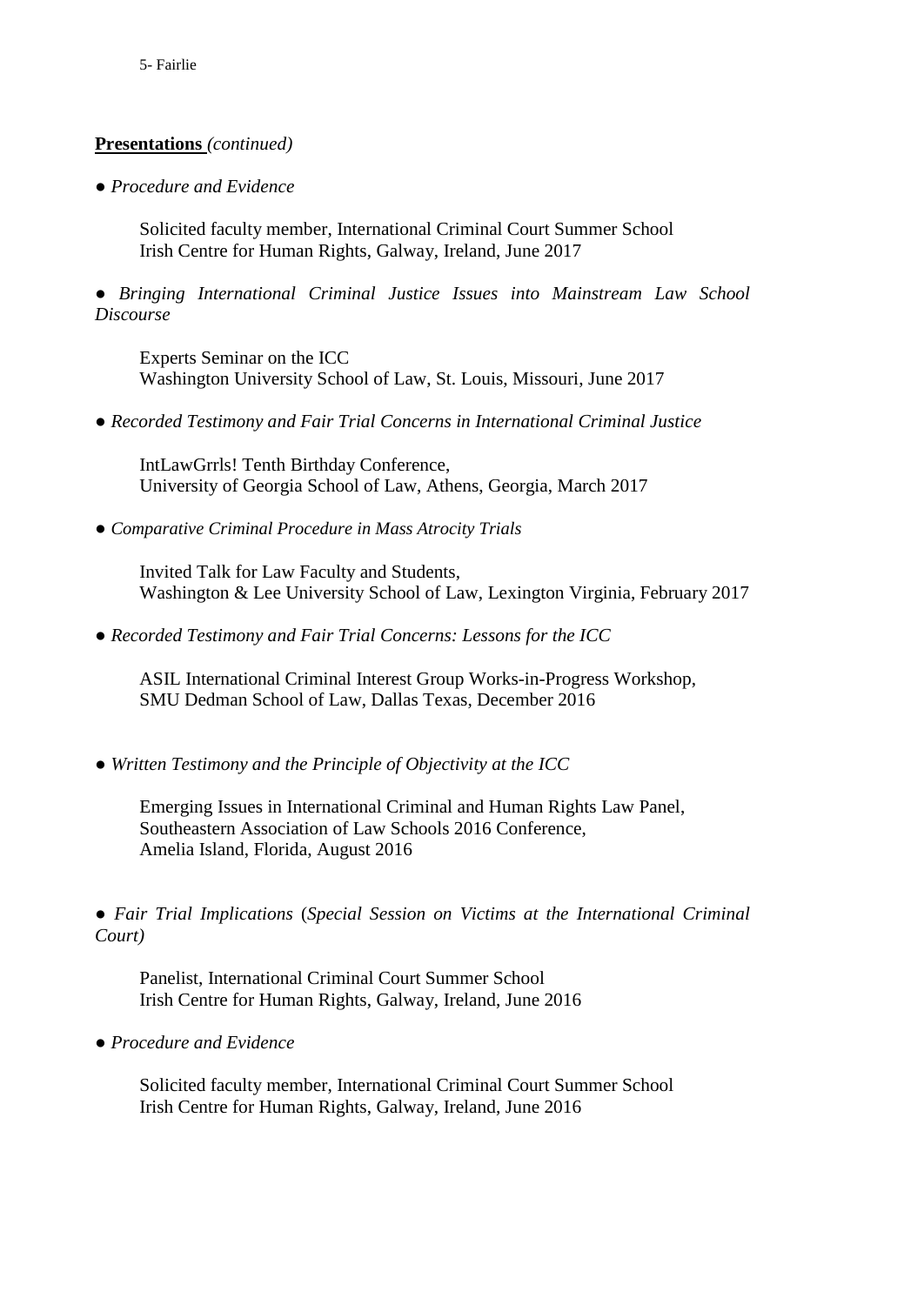● *Procedural Hybridization and Due Process*

Pluralist Approaches to International Criminal Justice Vrije Universiteit Amsterdam, The Netherlands, January 2016

● *Procedure and Evidence*

Solicited faculty member, International Criminal Court Summer School Irish Centre for Human Rights, Galway, Ireland, June 2015

● *The United States and the ICC: Politics, Practice and Prospects*

Solicited faculty member, International Criminal Court Summer School Irish Centre for Human Rights, Galway, Ireland, June 2015

● *The International Criminal Court: Formation, Fundamental Rights and Future Challenges*

Invited Talk for Law Faculty and Students, University of Innsbruck Innsbruck, Austria, June 2015

● *Parochial Procedure*

Commenter, Junior International Law Scholars Conference University of Miami School of Law, Coral Gables, FL, January 2015

● *Strategies for Teaching International Criminal Law*

Invited Discussant, Southeastern Association of Law Schools 2014 Conference Amelia Island, Florida, August 2014

● Miranda *and Its International Counterparts*

Invited Paper Presentation, Max Planck Institute for Foreign and International Criminal Law, Freiburg, Germany, June 2014

● *Fair Trial Rights at the International Criminal Court*

Invited Talk for Law Faculty and Students, University of Innsbruck Innsbruck, Austria, June 2014

● *The United States and the ICC: Politics, Practice and Prospects*

Solicited faculty member, International Criminal Court Summer School Irish Centre for Human Rights, Galway, Ireland, June 2014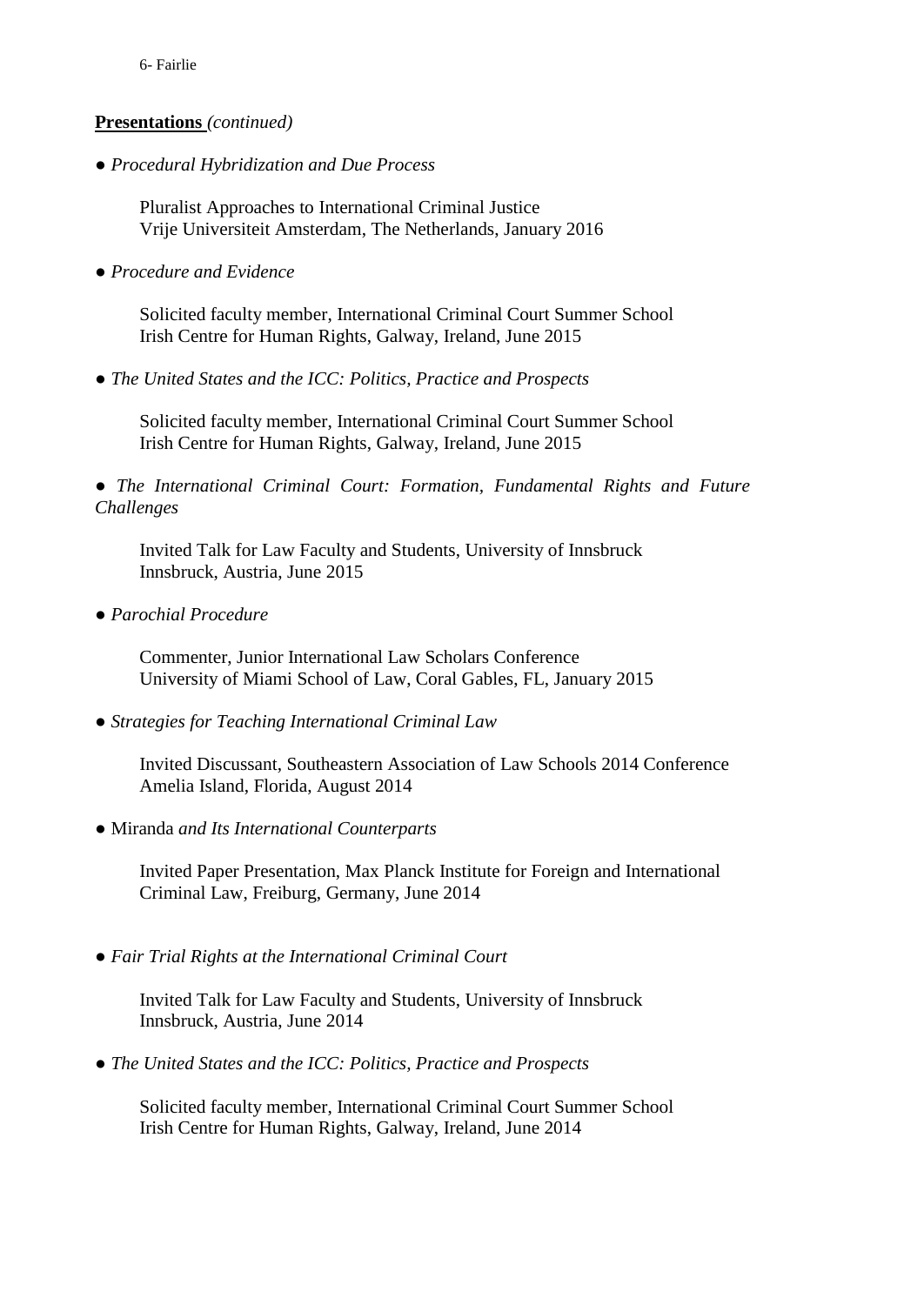● *Impact of Impunity on Post-Conflict Reconciliation*

Panel Presentation, Lessons from Rwanda: 20 Years after the Genocide Florida International University College of Law, Miami, Florida, April 2014

● *Replacement Judges in International Criminal Trials*

Working Paper Presentation, Junior International Law Scholars Conference UC Berkeley School of Law, Berkeley, CA, January 2014

● *Blood Diamonds and Mass Atrocities: Cutting a New Paradigm from Coarse Jurisprudence*

Commenter, Junior International Law Scholars Conference UC Berkeley School of Law, Berkeley, CA, January 2014

● *Civil Society and the Perceived Legitimacy of the International Criminal Court*

Paper Presentation, 11<sup>th</sup> Circuit Legal Scholarship Forum Stetson University College of Law, Gulfport, FL, November 2013

● *Improperly obtained evidence in the US and in international criminal law*

Invited Paper Presentation, Criminal Justice Research Centre Brunel University Law School, London, United Kingdom, June 2013

● *You have the right to remain silent: Miranda and its international counterparts*

Invited Paper Presentation, University of Essex School of Law Colchester, United Kingdom, June 2013

● *The United States and the ICC: Politics, Practice and Prospects*

Solicited faculty member, International Criminal Court Summer School, Irish Centre for Human Rights, Galway, Ireland, June 2013

● *You have the right to remain silent: Miranda and its international counterparts*

Invited Paper Presentation, Irish Centre for Human Rights National University of Ireland, Galway, Ireland, June 2013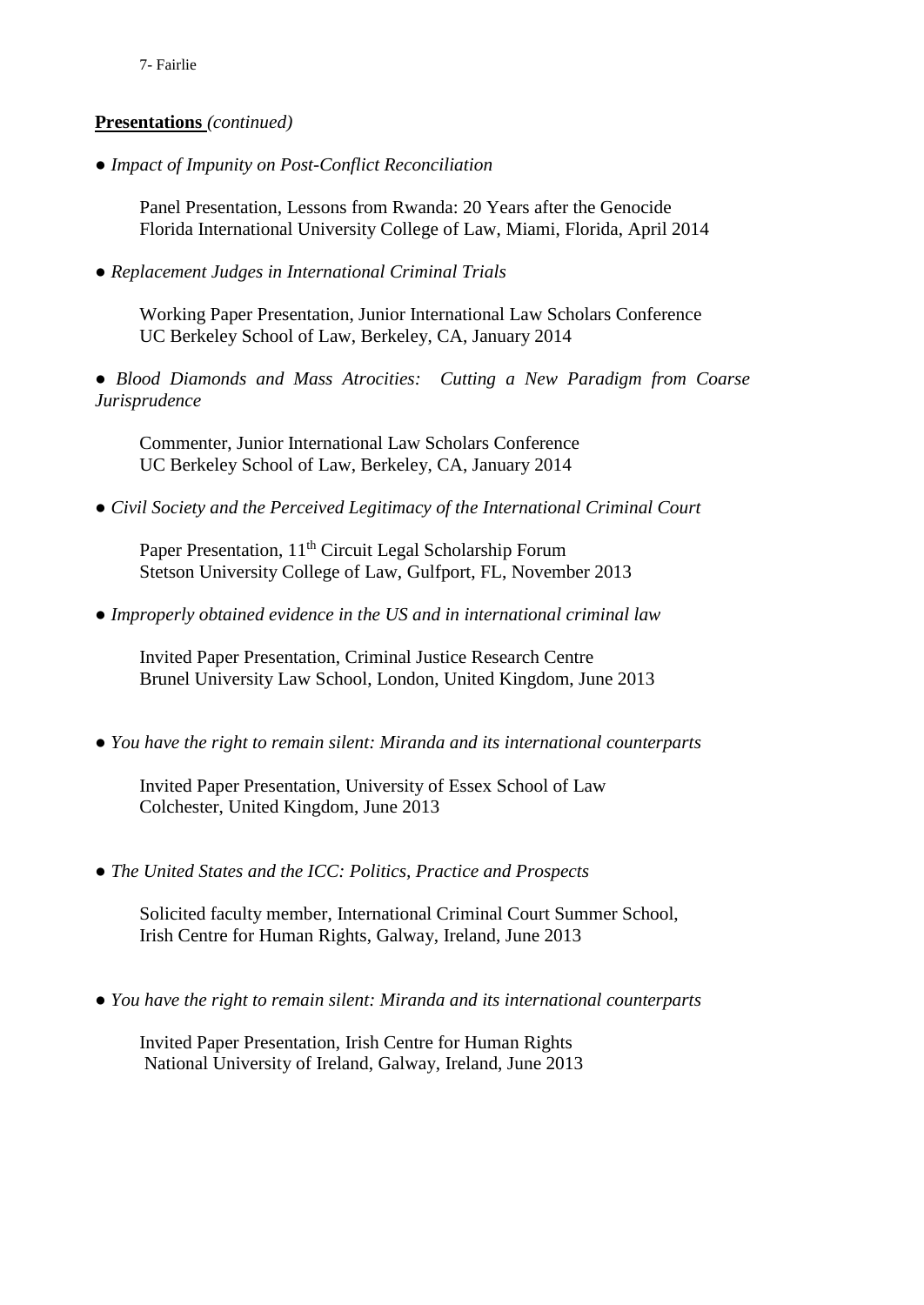● *The International Criminal Court at Ten: Danger and Opportunity*

Panelist and Co-Organizer, Florida International University College of Law Miami, Florida, February 2013

● *An Introduction to a Comparative Discussion on Gun Control*

Moderator and Organizer, Roundtable Presentation, Florida International University College of Law, Miami, Florida, September 2012

● *The Pursuit of Equal Justice in Florida*

Panelist, Town Hall Meeting, Florida International University College of Law, Miami, Florida, April 2012

● *Critique: Investigation, Coercive Measures, Arrest and Surrender in International Criminal Practice*

Invited Discussant, International Criminal Procedure Expert Framework Concluding Conference, The Peace Palace, The Hague, October 2011

● *The Death Penalty in the United States: A Legal Overview* 

Presentation, The Death Penalty: European and International Perspectives, in coordination with Miami-Florida European Union Center of Excellence Florida International University College of Law, Miami, Florida, September 2011

● *The Death Penalty in the United States: A Legal Overview* 

Presentation, The Death Penalty: European and International Perspectives, in coordination with Miami-Florida European Union Center of Excellence Florida International University College of Law, Miami, Florida, September 2008

● *Fair Trial Rights*

Solicited faculty member, International Criminal Court Summer School Irish Centre for Human Rights, Galway, Ireland, June 2008

● *Pre-trial Practice at the ICTY*

Paper Presentation, Expert Meeting on International Criminal Procedure: Towards a Coherent Body of Law*,* Amsterdam Centre for International Law University of Amsterdam, The Netherlands, January 2008

● *Fair Trial Rights*

Solicited faculty member, International Criminal Court Summer School Irish Centre for Human Rights, Galway, Ireland, June 2005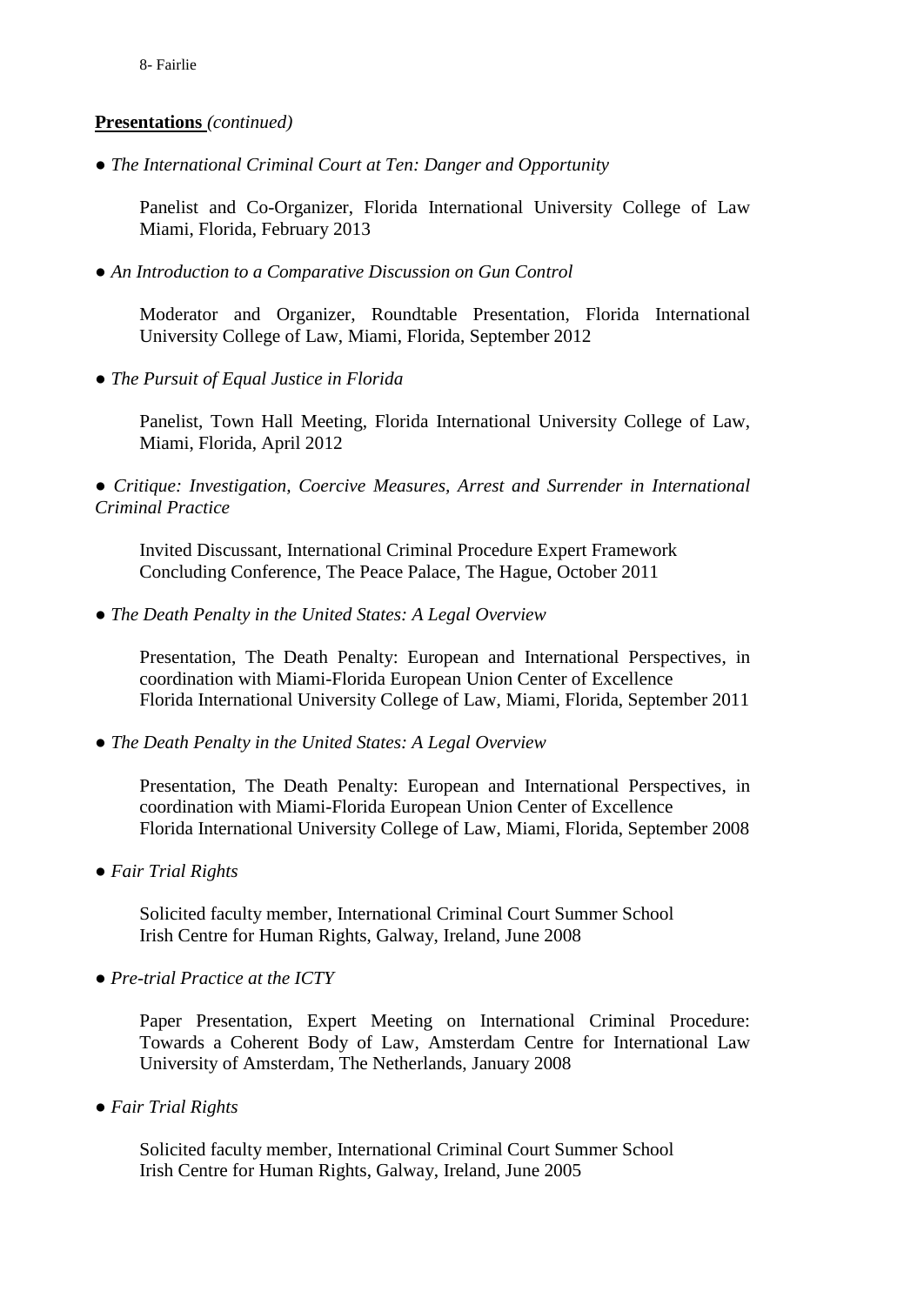#### **Additional Teaching and Related Experience**

#### **Irish Centre for Human Rights, National University of Ireland, Galway**, Galway, Ireland

#### **Doctoral Fellow**, 2003-2005

Provided research, editorial and substantive assistance to numerous faculty members of the Human Rights Centre; served as guest lecturer, International Peace Support Operations LL.M. programme and presenter, lunchtime seminar series (International Criminal Law).

**Rapporteur, Model Codes for Post Conflict Justice Project** February-March 2004 Attended and reported on expert, police expert and detention/corrections expert meetings held to assess a series of codes drafted for execution in instances of transitional justice.

**Instructor, A Rights Based Approach, Amnesty International Irish Section** March 2004 (A Course in Human Rights, in association with The Irish Centre for Human Rights) Lectured in the area of International Criminal Law in order to provide foundational knowledge for staff, volunteers and members working in organizations in the voluntary, community sector in Ireland.

#### **Assistant to Dr. Ray Murphy, and Advisor, Applicable Law in Complex Peacekeeping Situations Project**, 2003

Provided assistance with course preparation, independent publications and research projects, primarily with regard to international humanitarian law and universal jurisdiction.

#### **Education**

- Ph.D., National University of Ireland, Galway, International Human Rights Law, 2007 Dissertation Title: *A Step in the Right Direction, Yet an Imperfect Paradigm: Limitations of the Practice of the* ad hoc *Tribunals*
- LL.M., National University of Ireland, Galway, 2003, *First Class Honours*, Highest Academic Average, International Peace Support Operations Programme and in LL.M. Programmes overall
- J.D., Washington and Lee University School of Law, 1996, *Cum laude*
- B.A., University at Albany, 1993, *Summa cum laude,* top 10%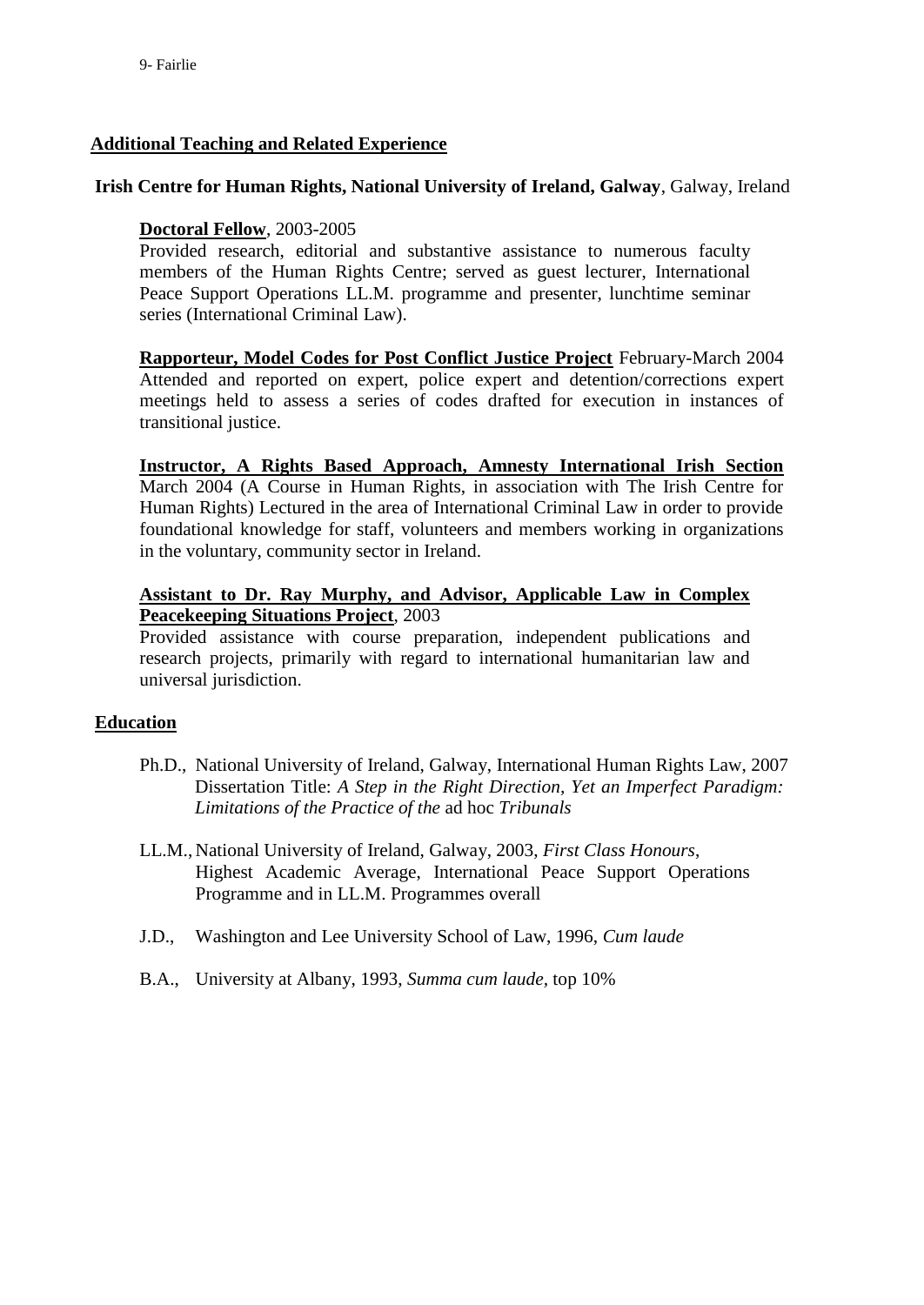# **Legal Experience**

#### **New York State Legislature**, Albany, New York

**Legislative Counsel to the Minority**, State Assembly, 2002 Legislative Session As a Senior Staff member, advised Minority Leader and *pro tempore* on legal, practical and political aspects of legislation. Conducted weekly bill briefings for Minority members; served as 'floor counsel' during legislative session.

**Counsel to the Senior Assistant Majority Leader**, State Senate, 2000 and 2001 Legislative Sessions

Drafted and revised legislation; advised member in debate during legislative session; researched feasibility of novel legislation.

#### **Office of the District Attorney,** Cumberland County, North Carolina

#### **Assistant District Attorney**, 1997-2000

Responsible for the prosecution of felonies and misdemeanor appeals via trial, motions, pleas and hearings; tried in excess of fifteen jury trials with a near perfect record; prosecuted extensive misdemeanor dockets via bench trials and pleas; coordinated court schedule and served as liaison with the Office of District Court Judges.

#### **Scholarships, Awards and Service**

International Criminal Law Review, Manuscript Referee, 2018

Judging Panel, International Criminal Court Moot Court Competition Memorials, Grotius Centre for International Legal Studies, Leiden University, Spring 2017

"Worth Reading" designation from War Crimes Prosecution Watch (article: *The Abiding Problem of Witness Statements in International Criminal Trials*), May 2017

Reading Committee Member, *Judicial responses to procedural violations in international criminal proceedings'* 500-page Doctoral Thesis to be submitted by Ph.D. candidate Kelly Pitcher at the University of Amsterdam, Report tendered: July 2016; Public Defense: September 2016

Judging Panel, International Criminal Court Moot Court Competition Memorials, Grotius Centre for International Legal Studies, Leiden University, Spring 2016

"Worth Reading" designation from War Crimes Prosecution Watch (article: *The Hidden Costs of Strategic Communications for the International Criminal Court*), January 2016